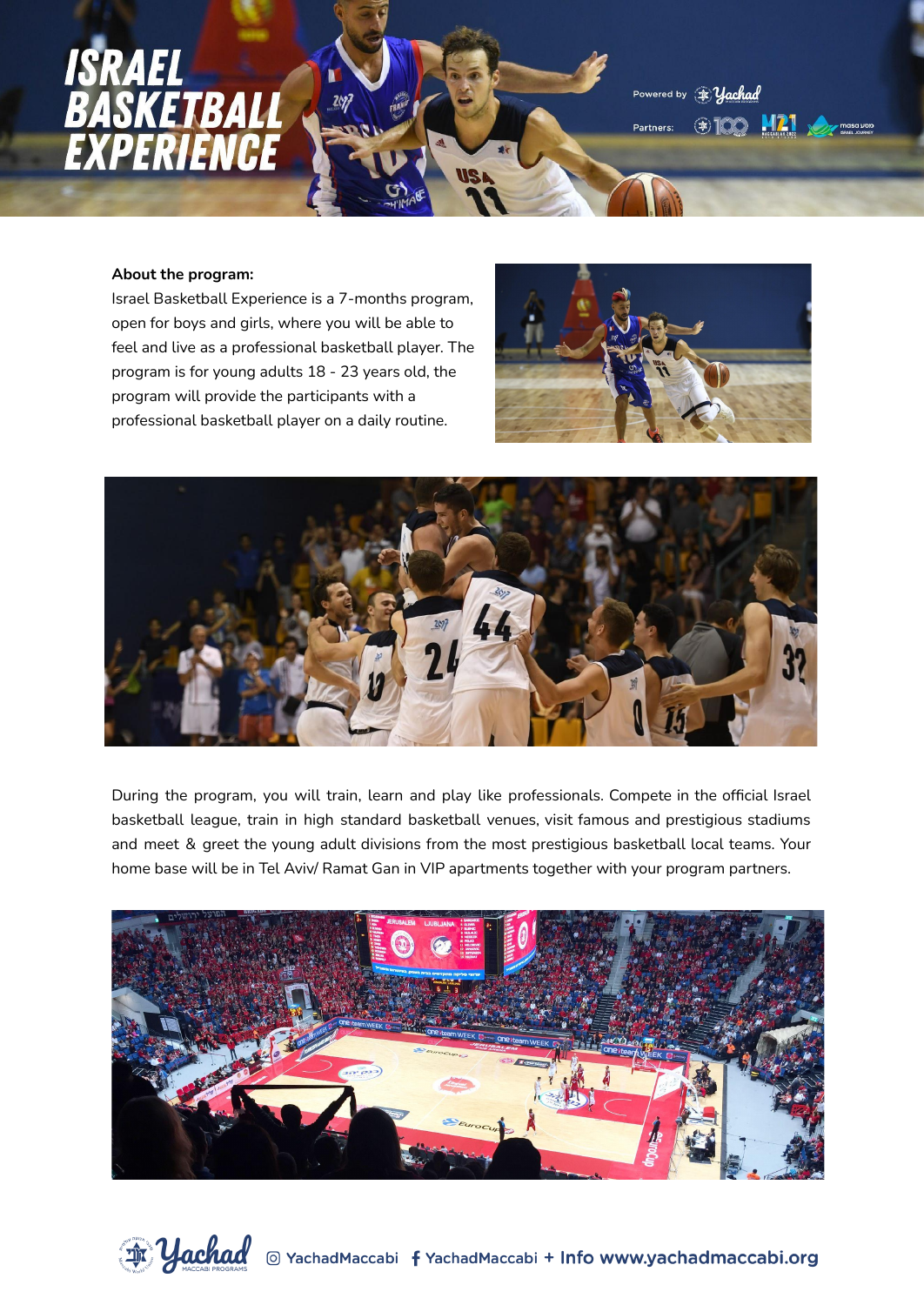

# **Program details:**

- The program begins on October 2022 to May 2023
- +8 hours of activity per day
- Physical training
- Technical training
- Training on the fields
- Join and play at the Official Israel basketball league: Boys plays at "ליגה ב' = second division)
- **Technical Assistant Coach Course with** .Certification - מכון וינגייט - Wingate
- Basic Hebrew Ulpan (Learn Hebrew to bond with locals)
- Motivational talks and lectures with high-performance athletes
- Volunteer activities during the program you will volunteer in organizations that emphasize sports activities
- **Sightseeing Tours and recreational** tours of Israel.

# **Registration process:** complete the following mandatory steps

- Online Application for MASA Scholarship <https://www.masaisrael.org/> and click on "Apply Now"
- Apply to "Israel basketball experience 22-23" Program [Register](https://israelexperience.secure.force.com/REG_SelectExperience?exptype=Macabi%20Bekeff&lang=es) here
- All participants must have a program participation psychology approval before arriving in Israel,

the participant chooses a psychology specialist

- **VISA** application
- Pay for the program

# **IMPORTANT:**

- Carefully read detailed stage-by-stage information on each module, payment, exchange and return policies and the list of personal items necessary for participation in the program.
- You must process the Multiple Entry VISA A-2, valid until the Program's concluding date. Prepare your Passport & any required Documentation in advance, especially regarding special categories, *e.g.* child of Israeli citizens/ Israeli nationality, etc.
- You must deposit NIS700 upon entering the program in Israel; this will be held by Program Management as a guarantee against damages to any facility where you are accommodated. If no damage occurs, your total deposit will be refunded at the end of your program.

Masa is the Israeli institution awarding financial subsidies based on socioeconomic factors to participants in approved study programs. Besides facilitating contact, sending documentation & adjusting applications, MWU Maccabi World Union has no input into applying for scholarships or decision-making processes.

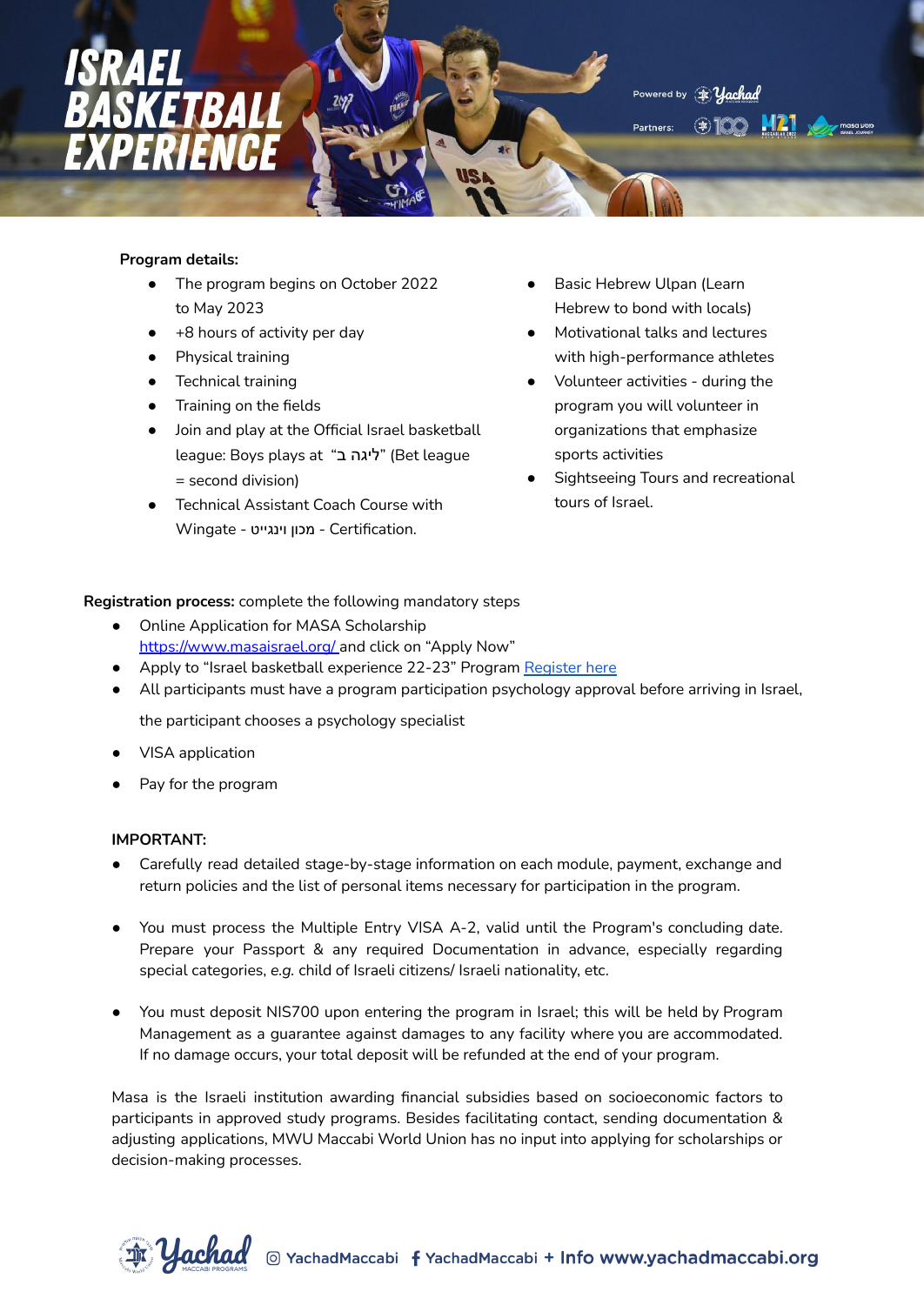

### **Masa scholarships**

Masa grants scholarships only to:

- Jewish applicants, 18 years old at the time of the program, or turning 18 during the program;
- Applicants who never previously received a Masa scholarship;
- Applicants who were not resident in Israel during the preceding 4 years;

*Please Note:* Masa scholarship amounts vary according to participants' country of residence.

● On the MASA page: Find the Israel basketball experience 2022-23 session. Complete your application to Masa with exact program dates, *i.e. dates of your participation* in the program*, NOT* dates of your arrival in & departure from Israel.

Masa scholarship grants are based on these dates. If you complete these dates incorrectly, you will have to pay or reimburse the difference between the amount Masa grants you, and how much Masa should have granted under the actual dates of your participation.

### **The Visa**

Tourist Visas grant a stay of no more than 90 days in Israel Israel basketball Experience 2022-23 participants are not categorized as tourists: Apply for a Student VISA (A-2)

*Essential:* Process the Visa in your country of origin

You need the following:

- Israeli Consulate Documentation (Deliver to Maccabi office)
- Two passport photographs 5x5cm (2x2 inch)
- Certificate of Jewishness (Processed in local Jewish Community offices)
- Letter of parental responsibility
- Letter of participation in Israel Basketball experience (From Maccabi office)
- Passport valid for at least six (6) months *after* your expected departure from Israel

If you are an Israeli Citizen, or your parents are Israeli Citizens, it is your responsibility to complete required procedures at the Israeli Embassy or Consulate. *If you do not, serious problems will arise immediately upon your arrival at Ben Gurion Airport.*